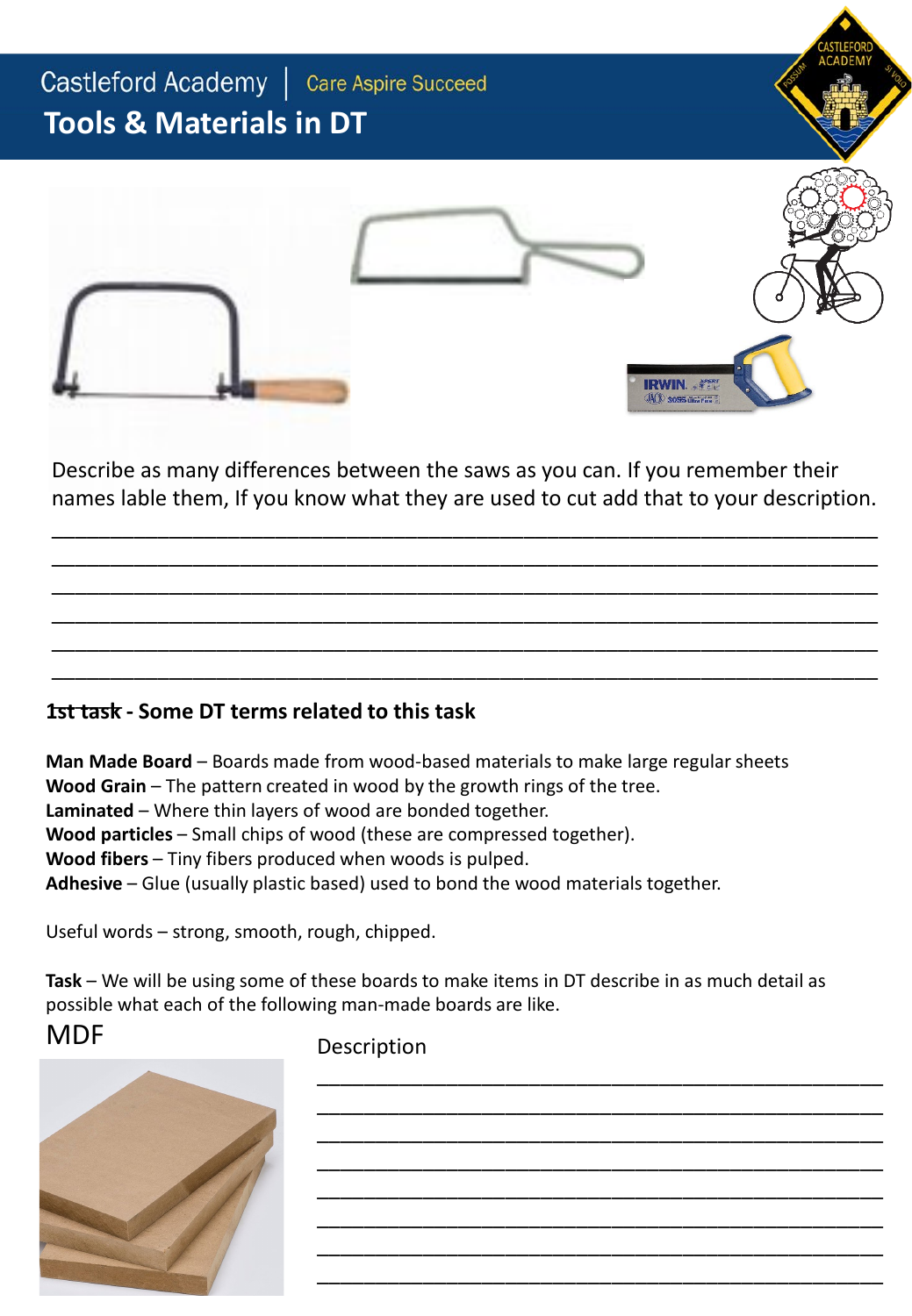Description

## **Tools & Materials in DT**

## Plywood



# Chipboard





## Hardboard



### **Blockboard**



# **Oriental Sterling Board OSB** Description



#### Description

Description